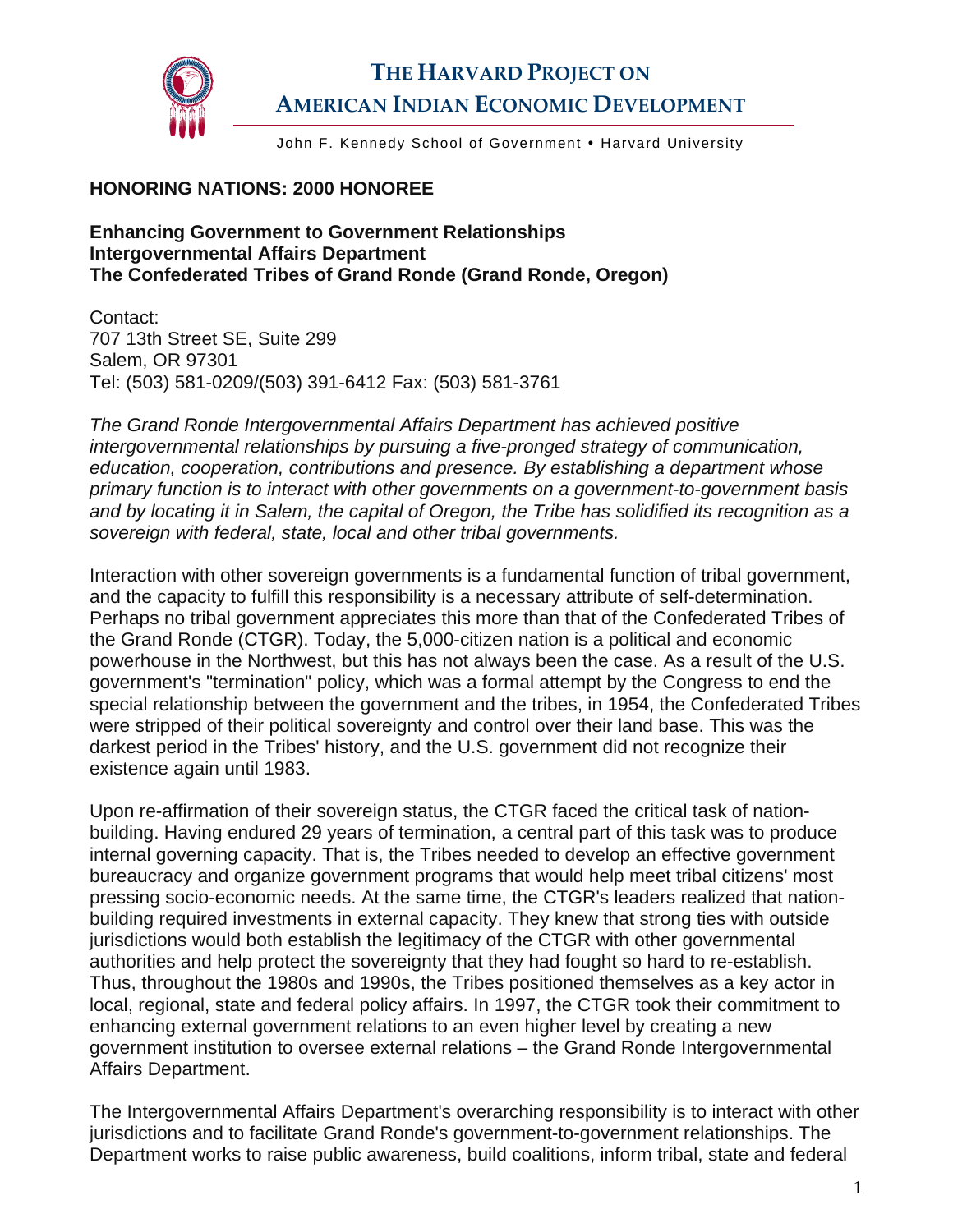legislation, and engage in public sector partnerships on behalf of the Confederated Tribes of Grand Ronde. A five-pronged strategy of communication, education, cooperation, contribution and presence guides the Department's specific initiatives and activities in each of these areas.

The Intergovernmental Affairs Department is directly staffed by two tribal employees. Their work is complemented by the efforts of skilled outside professionals who are employed on a contract basis (in particular, the Department engages a lobbying group and a public relations firm). Together, the tribal employees and contractors comprise a unique "legislative team," whose substantial knowledge of both tribal and non-tribal government improves the Department's problem-solving capabilities and results in an increased flow of information between the CTGR and other governments. Through teamwork, the Department is able to produce and distribute a wealth of educational material about the Tribes to policymakers and the public, and reach out to and support important non-tribal institutions and individuals, thus creating allies and partners for the CTGR. An impressive example of these efforts involves candidates for the Oregon State Legislature. The Department invites every candidate to tour the Grand Ronde Reservation, meet tribal leaders, and interact with tribal members. If the candidates become legislators, they have a better vision of how their decisions affect the Tribes.

The sophistication of Grand Ronde's strategy and organizational approach is especially evident in their efforts to respond to and influence state and federal legislation. The Department uses a legislative tracking system to monitor bills and initiatives that could affect the Tribes' jurisdiction and presents a categorized list to the Tribal Council every two weeks. Council members rank the listed items in order of policy priority and turn the information around to the Intergovernmental Affairs staff, who then work with the Council's five-member Legislative Committee to craft specific strategies for addressing these key external legislative initiatives. The system keeps the Council well informed, allows them to concentrate resources on high priority issues and results in targeted, proactive advocacy. Equally advantageous for state legislation is the fact that the Intergovernmental Affairs Department is headquartered in Salem, the capital of Oregon. Being physically in the midst of this fast-paced legislative environment helps ensure that Grand Ronde's intergovernmental affairs representatives can provide substantive input in a timely manner.

The results of the Department's work are remarkable. As its leaders predicted 20 years ago, carefully tended external relations have shored up the CTGR's sovereignty and leveled the playing field in the nation's interactions with other governments. At the state level, which is undoubtedly the arena of Grande Ronde's greatest success, the number of bills emerging from the Oregon State Legislature that the Tribes viewed as potentially damaging dropped from 19 in 1997 to only 3 in 1999. Tribal leaders visiting government offices on official business are no longer treated as ordinary Oregon citizens with requests for services, but as representatives of a respected independent government. Similarly, the state government increasingly views the CTGR as a partner in the resolution of important regional issues, which is an important win in this era of federal devolution. Grand Ronde's collaboration with the Oregon Department of Environmental Quality in the successful and publicly acclaimed Portland Harbor Cleanup is but one noteworthy example of such partnerships.

In addition to enhancing relationships with state authorities, the Intergovernmental Affairs Department has succeeded in promoting better relationships with the federal government and with other tribal governments. For instance, on June 9, 1999, the CTGR entered into a Collaborative Stewardship Agreement with the U.S. Forest Service. This joint forest management arrangement, which recognizes the technical and administrative expertise of